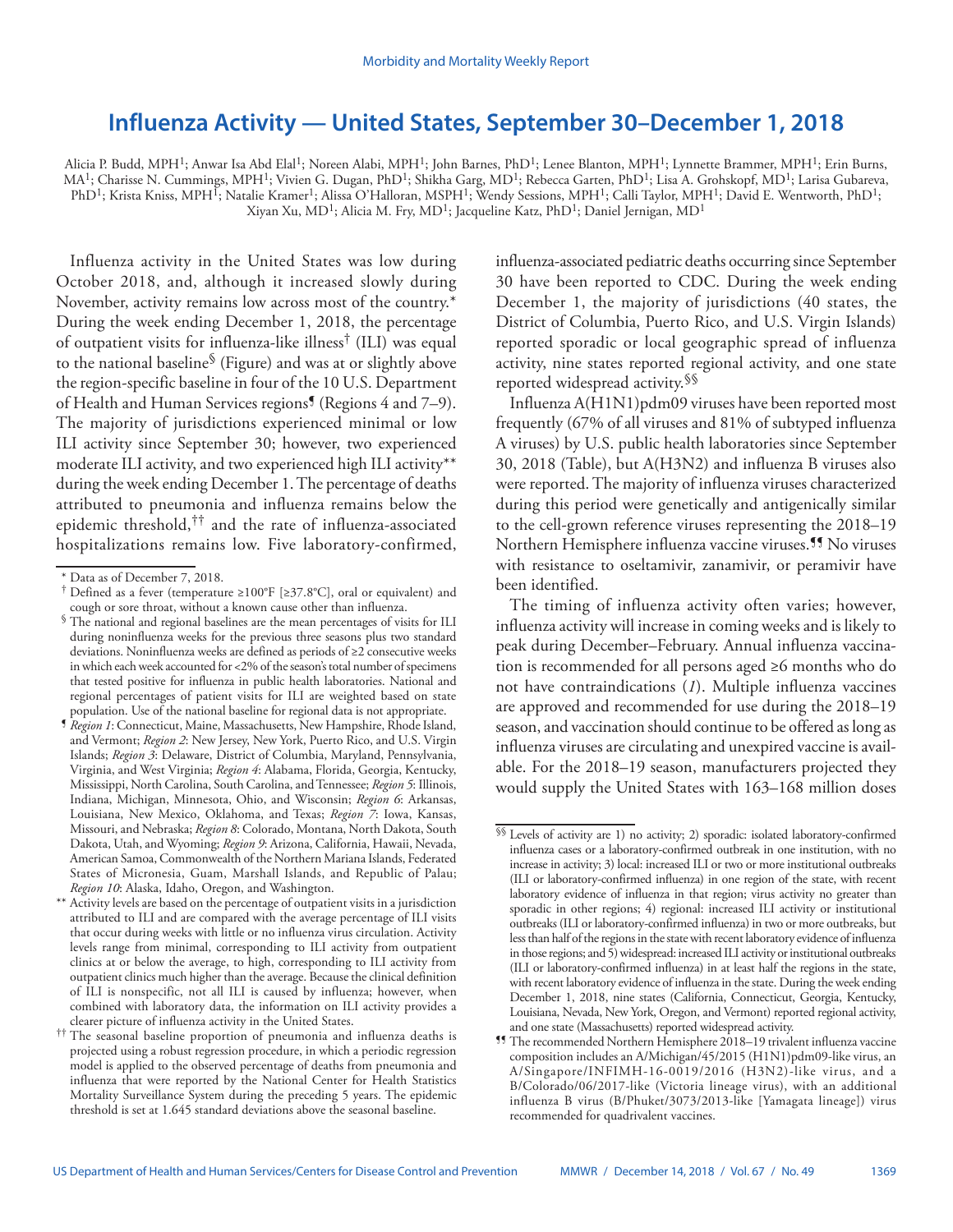

**FIGURE. Percentage of visits for influenza-like illness (ILI) — U.S. Outpatient Influenza-like Illness Surveillance Network (ILINet), weekly national summary, 2018–2019\* and selected previous seasons**

\* As of December 7, 2018.

**TABLE. Influenza positive specimens reported by U.S. public health laboratories — United States, September 30–December 1, 2018\***

| Influenza virus type/Subtype or lineage | No. of positive specimens<br>(% of total) |
|-----------------------------------------|-------------------------------------------|
| Influenza A viruses                     |                                           |
| Influenza A(H1N1)pdm09                  | 740 (67)                                  |
| Influenza A(H3N2)                       | 176 (16)                                  |
| Influenza A (subtyping not performed)   | 92(8)                                     |
| Influenza B viruses                     |                                           |
| Influenza B Yamagata                    | 60(5)                                     |
| Influenza B Victoria                    | 21(2)                                     |
| Influenza B (lineage not performed)     | 22(2)                                     |
|                                         |                                           |

\* As of December 7, 2018.

of influenza vaccine. As of November 30, 2018, approximately 163.8 million doses had been distributed.

Influenza antiviral medications are an important adjunct to vaccination in the treatment and prevention of influenza. There are four recommended influenza antiviral medications for treatment of influenza this season: oral oseltamivir, inhaled zanamivir, intravenous peramivir, and the newly approved oral baloxavir. Treatment with influenza antiviral medications as close to the onset of illness as possible is recommended for patients with confirmed or suspected influenza who have severe, complicated, or progressive illness; who require hospitalization; or who are at high risk for influenza complications. Some antiviral medications (oseltamivir and zanamivir) can be considered for chemoprophylaxis to prevent influenza in certain situations; however, general seasonal or preexposure antiviral chemoprophylaxis is not recommended. Updated recommendations for use of antiviral drugs are available [\(https://www.cdc.gov/flu/professionals/antivirals/summary](https://www.cdc.gov/flu/professionals/antivirals/summary-clinicians.htm)[clinicians.htm\)](https://www.cdc.gov/flu/professionals/antivirals/summary-clinicians.htm).

Influenza surveillance reports for the United States are posted online weekly (<https://www.cdc.gov/flu/weekly>). Additional information regarding influenza viruses, influenza surveillance, influenza vaccines, and influenza antiviral medications is available online ([https://www.cdc.gov/flu\)](https://www.cdc.gov/flu).

## **Acknowledgments**

State, county, city, and territorial health departments and public health laboratories; U.S. World Health Organization collaborating laboratories; National Respiratory and Enteric Virus Surveillance System laboratories; U.S. Outpatient Influenza-Like Illness